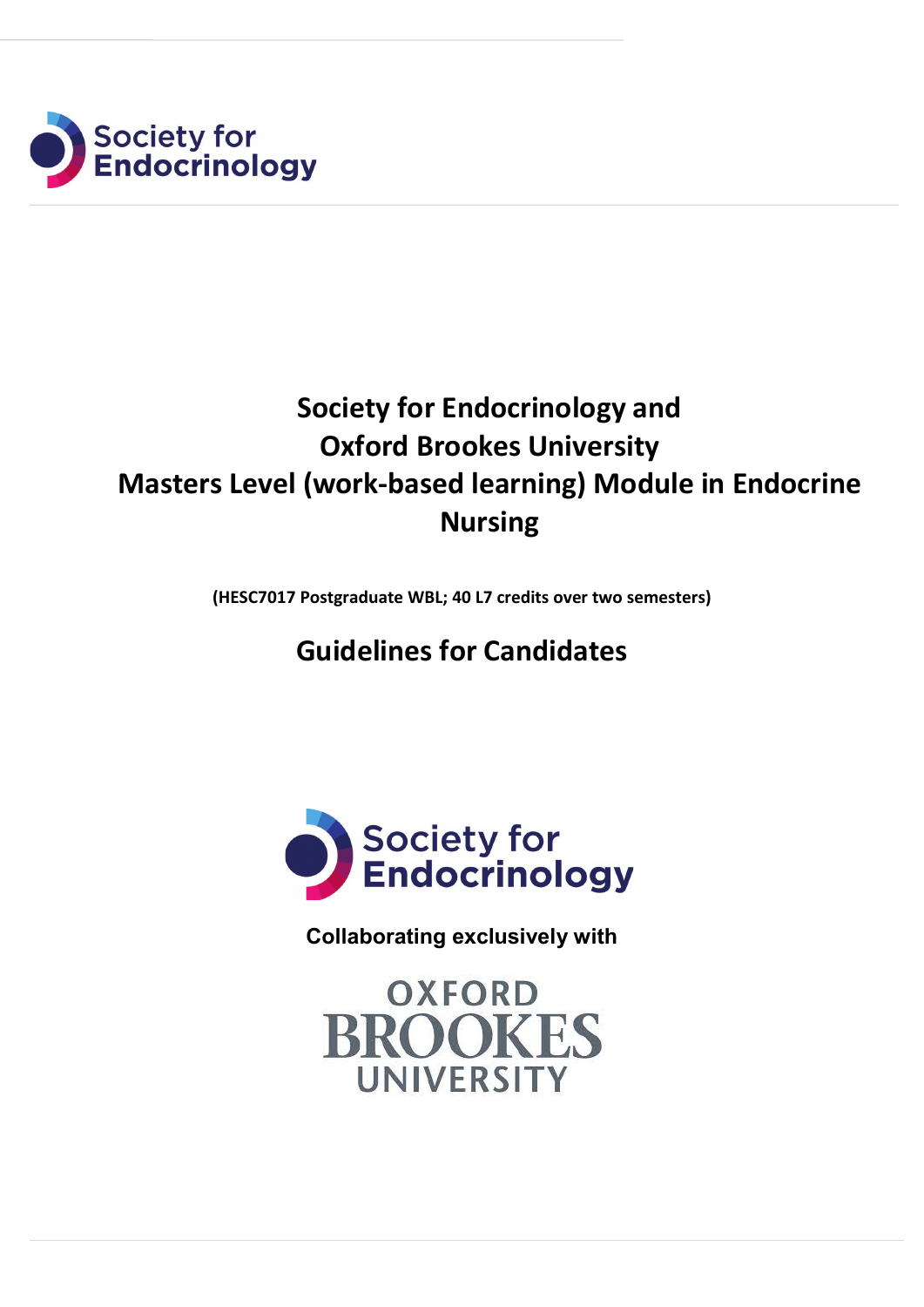# **Part 1: Module overview**

# **Introduction**

These Guidelines have been developed by the Society for Endocrinology Nurse Committee to assist Nurse Members wishing to achieve the Work-Based Learning Module in Endocrine Nursing awarded by Oxford Brookes University (HESC7017 Postgraduate WBL; 40 L7 credits over two semesters).

By supporting nurses to complete the module, the Nurse Committee aims to:

- Identify and recognise nurses who have worked on their development as endocrine nurses
- Promote good practice in patient care and clinical management
- Encourage clinicians/hospital managers to look for this qualification when promoting and appointing staff
- Encourage nurses to participate as equal partners in the endocrine community
- Improve the options for networking

# **Eligibility for the module and engagement with endocrinology**

Nurses should be a current member of the Society. They must be working in an endocrinology or related clinic. They must demonstrate sustained critical engagement with the Society for Endocrinology Competency Framework for Adult Endocrine Nursing [https://www.endocrinology.org/careers/training-and](https://www.endocrinology.org/careers/training-and-resources/guides/society-for-endocrinology-competency-framework-for-adult-endocrine-nursing-2nd-edition)[resources/guides/society-for-endocrinology-competency-framework-for-adult-endocrine-nursing-2nd](https://www.endocrinology.org/careers/training-and-resources/guides/society-for-endocrinology-competency-framework-for-adult-endocrine-nursing-2nd-edition)[edition](https://www.endocrinology.org/careers/training-and-resources/guides/society-for-endocrinology-competency-framework-for-adult-endocrine-nursing-2nd-edition) Nurses my either self-fund the module, or can apply for a limited number of Society for Endocrinology scholarship. Scholarships applications are competitive. Nurses must be available to register either in the September of the year they are awarded the scholarship, or the following January to complete the final piece of work over two semesters, while registered.

Nurses will need a work-based mentor who will support them throughout the course. Nurses who do not have a work based mentor already are advised to contact the Society who will help with finding one.

It is anticipated that candidates will have studied at level 7, before registering for the module with Oxford Brookes University.

It is also desirable that candidates demonstrate engagement with the Society by:

- o Watching the Society's Endocrine Nurse Skills Webinars, which are available live and on-demand and cover essential areas of the Competency Framework and related topics.
- o Regularly attend the Society's training events, including the annual Endocrine Nurse Update and SfE BES conference.
- $\circ$  Actively participate in Society events and/or other national/international events, by presenting a poster or oral communication.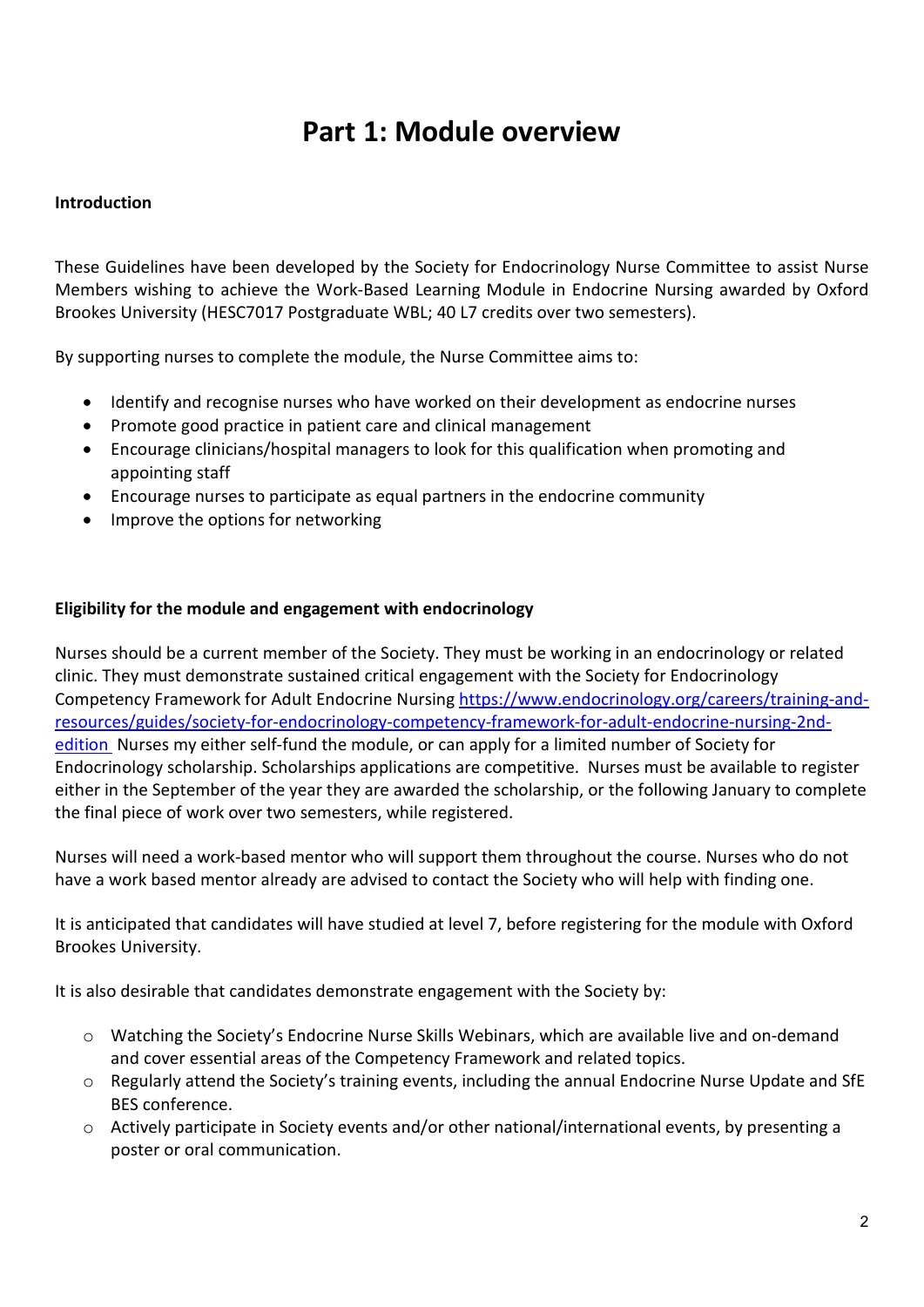# **Post registration**

Once enrolled, nurses are expected to complete the Masters Module in Endocrine Nursing and continue to engage with the Society as above. As a member of the Society, nurses benefit from:

- Help to identify a work-based mentor
- A support network of current and past module candidates
- Access to all the relevant membership benefits, travel grants and scholarships to help with attendance and participation in training events and networking opportunities

# **Post course completion**

Nurses might be approached to:

- o Write an article on your personal experience for *The Endocrinologist* magazine following completion of the module.
- $\circ$  Act as an ambassador to encourage other nurses to complete the Masters Module you may be approached to be a mentor for a student undertaking the module.
- o Share their experience of undertaking the module in the Society's Nurse Newsletter.

### **Masters Level (WBL) module in Endocrine Nursing – Oxford Brookes requirements**

Upon registering with Oxford Brookes University, the nurse will be assigned a university tutor who will help to develop an **agreed work-based learning contract** with specific learning outcomes. This is completed over two semesters and assessed by a critically reflective essay.

The specific aims of the module are to:

Facilitate, through a work-based learning contract, the advancement of an area of professional practice by means of an intervention, project or change in practice AND the advancement of your own professional knowledge and skills. The module assignment should thus be structured in such a way as to demonstrate to the work-based facilitator and the university tutor that these two aims have been fulfilled.

The overall module objectives are to:

- Achieve the learning outcomes identified in your own learning contract
- Communicate the outcomes of the learning contract using appropriate academic literacies
- Evaluate alternative approaches in planning and implementing a project or change in practice
- Show a systematic, in-depth knowledge of the specialist subject and an ability to work with theoretical or evidence-based knowledge at the forefront of the discipline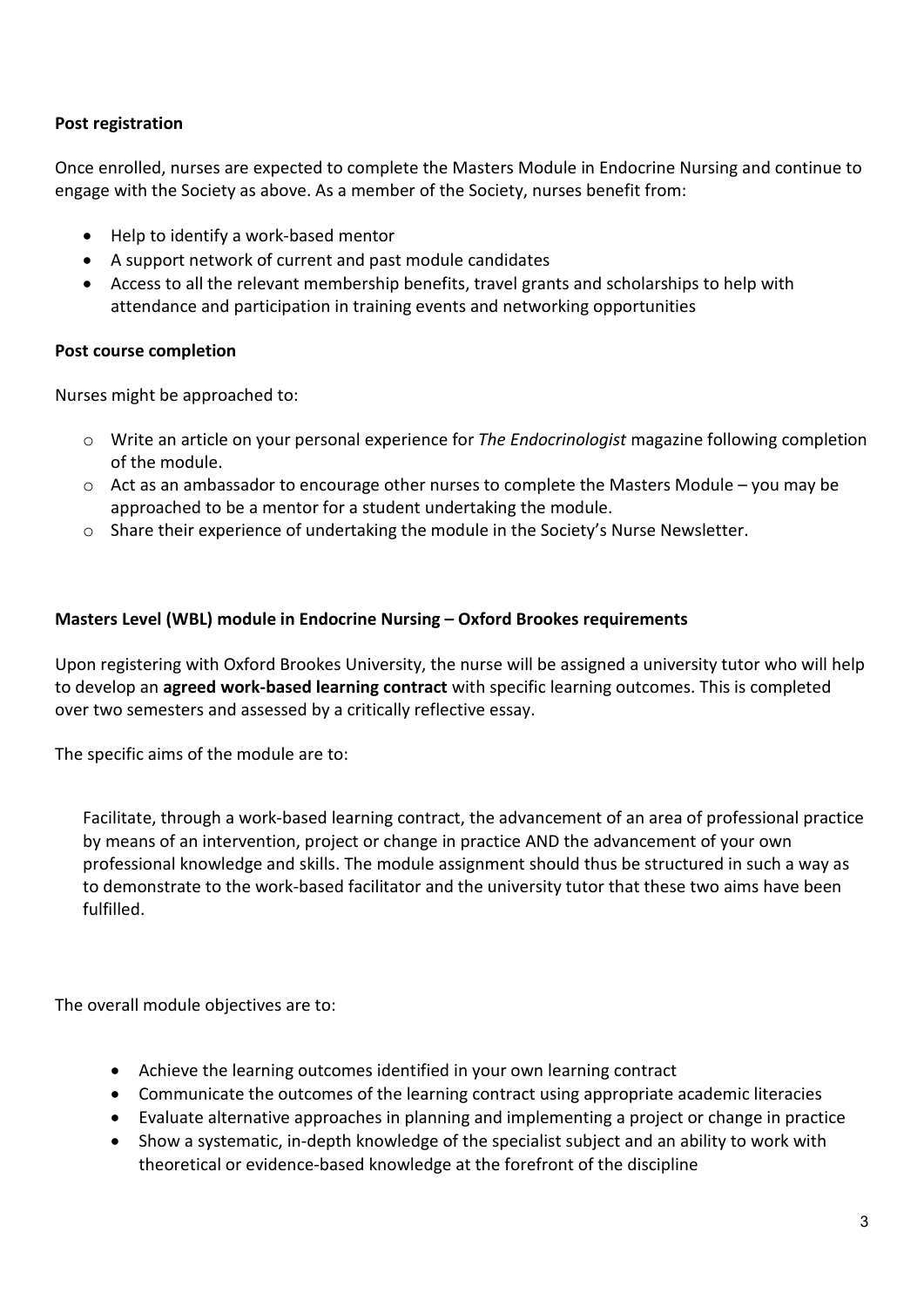- Be independent in learning and managing own requirements for continuing professional development, making use of others where appropriate
- Demonstrate initiative and personal responsibility in professional practice
- Creative use of knowledge and processes in solving problems or developing practice
- Show awareness and the ability to manage the ethical implications of a project or professional practice.
- Reflect on your own and others' functioning to improve practice

### **Level 7 assessment – critically reflective essay**

The module will be assessed via a critically reflective essay of 3500 – 5000 words, based on the agreed WBL contract and learning outcomes.

Below are some examples of potential learning outcomes:

- Critically engage with and reflect on advanced issues in endocrine nursing
- Identify areas for personal development and articulate plans for personal improvement
- Work with a range of stakeholders and teams to promote best practice in patient care and clinical management
- Lead on resolving clinical problems for patients in endocrinology through the application of evidenced-based practice
- Evaluate and identify current research- generated knowledge, recognise the limitations, and apply the newly acquired knowledge to your endocrine practice

Learning outcomes will be tailored to suit individuals, but please note that the key words *critically engage, identify, stakeholders, promote, lead, resolving, application, evidence based practice* or similar do need to be integrated as this is how the level 7 assessment is judged.

Drawing on the *Competency Framework* and a reflective portfolio, a critically reflective essay will identify key areas of learning and development, and areas for nursing research, service development, and practice development. Indicative activities might include introducing a nurse-led clinic; compiling a patient information sheet; developing outreach services.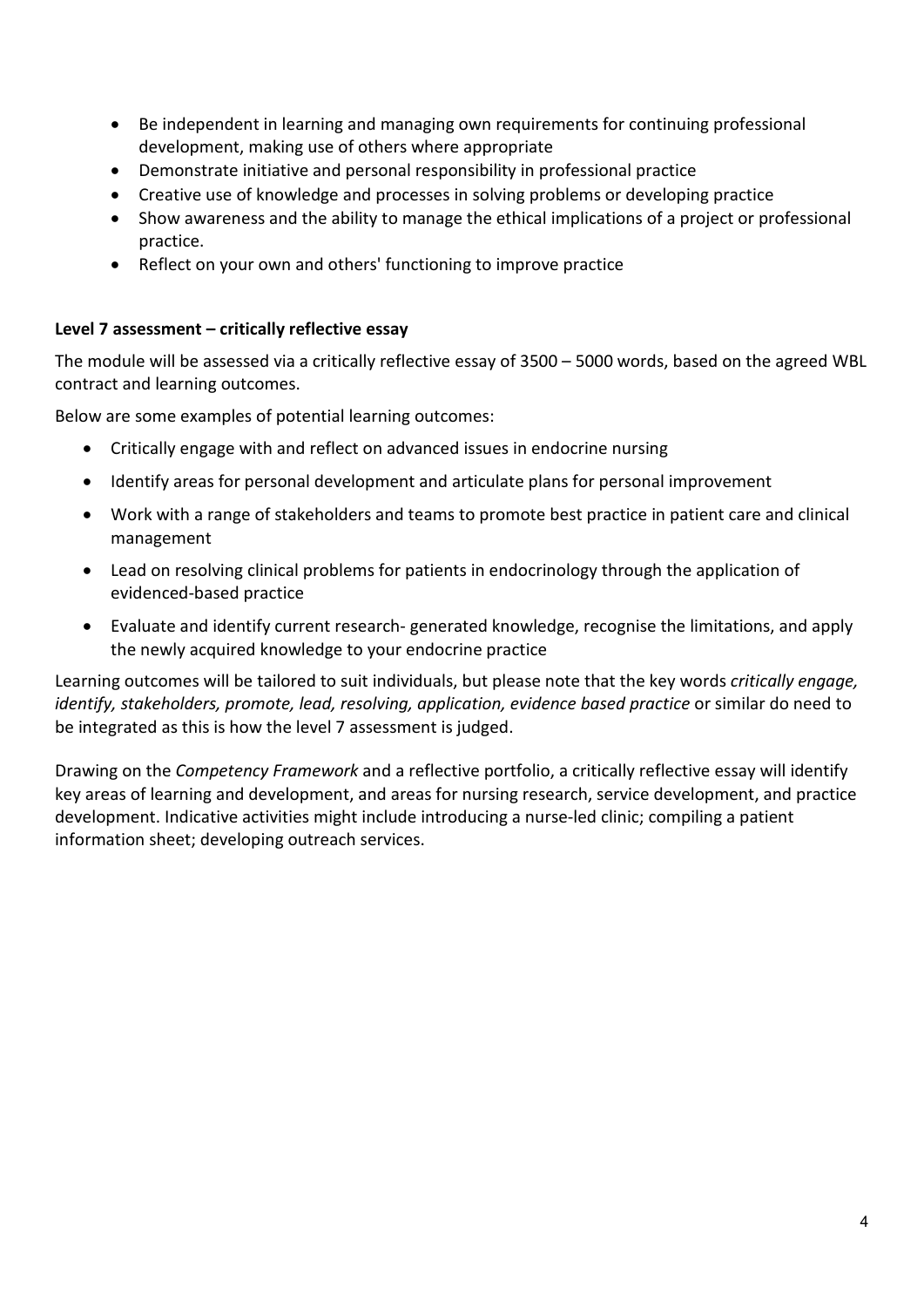# **Assessment criteria for marking the reflective essay plus indicative portfolio evidence (Copyright: Oxford Brookes University)**

| <b>DISTINCTION</b>                                                                                                                                                                                                                                                                                                                                       | <b>PASS</b>                                                                                                                                                                                                                                                                                                | <b>PASS</b>                                                                                                                                                                                                                                                                                            | <b>REFER/FAIL</b>                                                                                                                                                                                                                                                                                                                                        |  |  |
|----------------------------------------------------------------------------------------------------------------------------------------------------------------------------------------------------------------------------------------------------------------------------------------------------------------------------------------------------------|------------------------------------------------------------------------------------------------------------------------------------------------------------------------------------------------------------------------------------------------------------------------------------------------------------|--------------------------------------------------------------------------------------------------------------------------------------------------------------------------------------------------------------------------------------------------------------------------------------------------------|----------------------------------------------------------------------------------------------------------------------------------------------------------------------------------------------------------------------------------------------------------------------------------------------------------------------------------------------------------|--|--|
| 70% and above                                                                                                                                                                                                                                                                                                                                            | 69-60%                                                                                                                                                                                                                                                                                                     | 59-50%                                                                                                                                                                                                                                                                                                 | 49% and below                                                                                                                                                                                                                                                                                                                                            |  |  |
| PRESENTATION AND PRODUCT<br>(MARKS AVAILABLE: 10%)                                                                                                                                                                                                                                                                                                       |                                                                                                                                                                                                                                                                                                            |                                                                                                                                                                                                                                                                                                        |                                                                                                                                                                                                                                                                                                                                                          |  |  |
| The work is<br>presented in concise<br>and imaginative<br>manner and finished<br>to a high level of<br>accuracy. The style<br>of presentation<br>engages the reader<br>and enhances the<br>nature of the work.                                                                                                                                           | The work is clearly<br>structured, including<br>concise purpose,<br>summaries and<br>overview<br>statements.<br>Referencing and<br>cross referencing is<br>accurate and<br>accessible. All<br>material is valid and<br>relevant and<br>presented coherently<br>and logically.                              | The work is organised<br>and presented in an<br>appropriate academic<br>style, making the<br>purpose and conclusions<br>clear. Most material<br>included is relevant and<br>presented in a way that<br>guides the<br>reader/observer. Refere<br>ncing and cross<br>referencing is largely<br>accurate. | The work fails to<br>engage the reader due<br>to poor organisation,<br>lack of an overall<br>structure, poor<br>technical writing skills<br>and/or a lack of a<br>clearly defined<br>purpose.<br>Referencing and/or<br>cross referencing is<br>inadequate. Excessive<br>or irrelevant materials<br>detract from the focus<br>of the work.                |  |  |
| (MARKS AVAILABLE: 20%)<br><b>KNOWLEDGE BASE AND PERCEPTION</b>                                                                                                                                                                                                                                                                                           |                                                                                                                                                                                                                                                                                                            |                                                                                                                                                                                                                                                                                                        |                                                                                                                                                                                                                                                                                                                                                          |  |  |
| Demonstrates great<br>breadth and depth of<br>knowledge in a<br>complex or<br>specialised area,<br>recognising the limits<br>of the current<br>knowledge base and<br>practice/craft. Theor<br>etical and complex<br>work is well<br>integrated with an in-<br>depth understanding<br>of practice. Key texts<br>are utilised and<br>analysed effectively. | Demonstrates an<br>effective balance<br>between breadth<br>and depth of<br>knowledge. Relevant<br>issues are broached,<br>with complex<br>theoretical concepts<br>recognised and<br>considered alongside<br>practice issues. Key<br>texts are<br>incorporated into<br>arguments in an<br>effective manner. | Demonstrates a sound<br>knowledge base of the<br>topic area, encompassing<br>both the breadth and<br>depth of current<br>knowledge. Key texts are<br>recognised. There is clear<br>understanding of relevant<br>issues, with links between<br>theory and practice fully<br>explored.                   | The work shows only<br>a superficial<br>knowledge base<br>and/or fails to<br>recognise current<br>thinking on the<br>topic. The work does<br>not convey<br>understanding of the<br>major theoretical and<br>practice related issues<br>relevant to the topic.<br>Key references are<br>omitted and literature<br>presented is sparse<br>and not current. |  |  |

# M LEVEL MARKING CRITERIA - POSTGRADUATE WORK-BASED LEARNING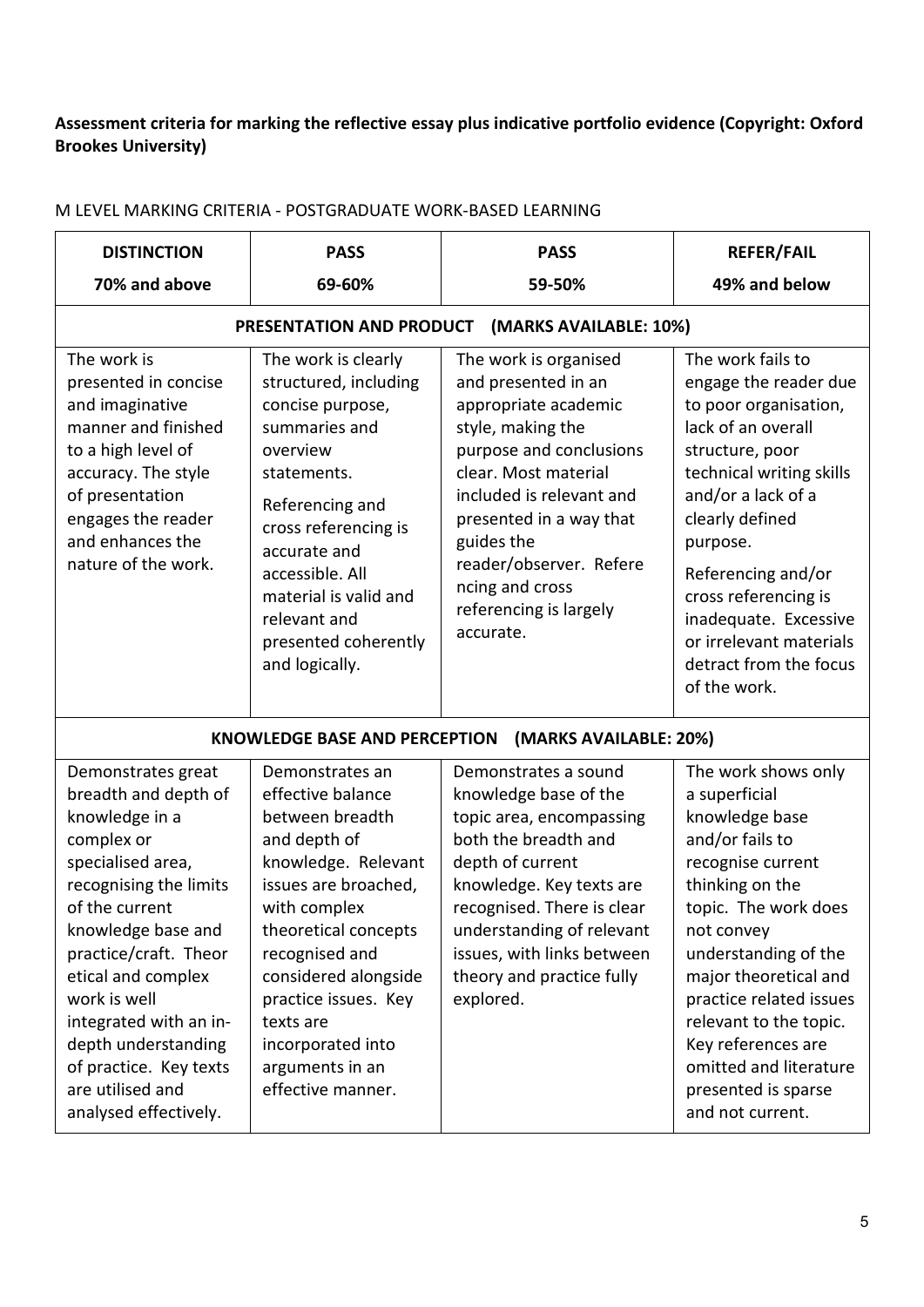| (MARKS AVAILABLE: 10%)<br><b>DIVERSITY</b>                                                                                                                                                                                                             |                                                                                                                                                                                                                                                                                                                                      |                                                                                                                                                                                                                                                                                                                  |                                                                                                                                                                                                                                                                                                                                                                                            |  |
|--------------------------------------------------------------------------------------------------------------------------------------------------------------------------------------------------------------------------------------------------------|--------------------------------------------------------------------------------------------------------------------------------------------------------------------------------------------------------------------------------------------------------------------------------------------------------------------------------------|------------------------------------------------------------------------------------------------------------------------------------------------------------------------------------------------------------------------------------------------------------------------------------------------------------------|--------------------------------------------------------------------------------------------------------------------------------------------------------------------------------------------------------------------------------------------------------------------------------------------------------------------------------------------------------------------------------------------|--|
| The work<br>demonstrates a<br>deep appreciation<br>of the diversity of<br>people encountered<br>in health and social<br>care.<br>Issues of social<br>justice,<br>discrimination and<br>inequality are<br>sensitively and<br>realistically<br>explored. | A range of perspectives is<br>explored with<br>understanding and<br>respect.<br>Diversity is portrayed as a<br>source of<br>richness. Explicit mention<br>is made of the specific<br>challenges faced by<br>different groups as a<br>result of their<br>disability/culture/age/<br>gender<br>experience/educational<br>opportunities | Diversity is accepted<br>as a reality within<br>which judgements<br>and decisions are<br>made. Perspectives<br>other than that of the<br>author are recognised<br>and explored.<br>Value judgements<br>include consideration<br>of issues of equity<br>and social justice                                        | The work presents<br>the views of the<br>author only with no<br>apparent<br>consideration of<br>other perspectives.<br>Evidence of lack of<br>respect and/or<br>discrimination with<br>respect to different<br>groups e.g. on the<br>basis of<br>culture/age/race,<br>gender,<br>ability/disability,<br>professional identity.                                                             |  |
| <b>CRITICAL ANALYSIS AND JUDGEMENT</b><br>(MARKS AVAILBLE: 30%)                                                                                                                                                                                        |                                                                                                                                                                                                                                                                                                                                      |                                                                                                                                                                                                                                                                                                                  |                                                                                                                                                                                                                                                                                                                                                                                            |  |
| Contains clear and<br>authoritative<br>critique across a full<br>range of views,<br>theories and<br>practice issues<br>related to the<br>topic. Sound and<br>evaluative comment<br>is applied to<br>theoretical and<br>applied concepts                | Provides consistent<br>critical analysis of a full<br>range of views, theories<br>and practice issues<br>related to the topic.<br>Recognises strengths and<br>limitations. Comments on<br>theoretical and applied<br>areas are consistently<br>evaluative in nature                                                                  | Shows an ability to<br>enquire into a range<br>of complex issues,<br>recognising<br>similarities and<br>contradictions<br>between different<br>viewpoints and<br>theoretical<br>models. Work of<br>others is accurately<br>and sensitively<br>assessed and<br>evaluated, with a<br>concise summary<br>presented. | Shows an inability to<br>dissect ideas, theories<br>and practice issues of<br>others in a rational<br>manner. Work is<br>descriptive and fails<br>to address<br>controversial or<br>debatable<br>viewpoints. Little or<br>no evidence of<br>assessment and<br>evaluative comment<br>is given. The reader is<br>left with a sense of<br>not knowing what the<br>author is trying to<br>say. |  |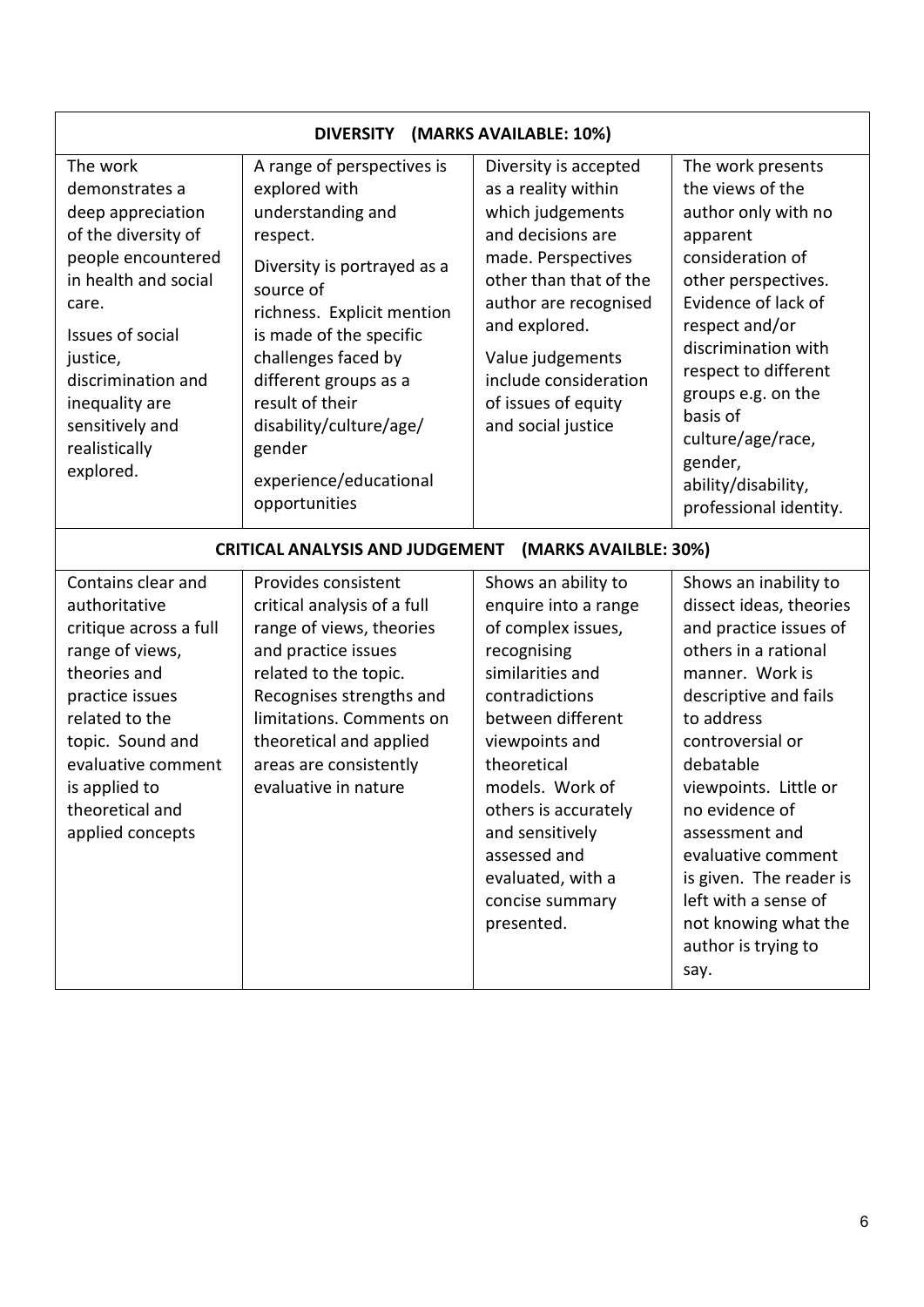| <b>CREATIVITY</b><br>(MARKS AVAILABLE: 10%)                                                                                                                                                                                                                                                                                                             |                                                                                                                                                                                                                                                                                                                             |                                                                                                                                                                                                                                                                                                                                                                                                              |                                                                                                                                                                                                                                                                          |  |
|---------------------------------------------------------------------------------------------------------------------------------------------------------------------------------------------------------------------------------------------------------------------------------------------------------------------------------------------------------|-----------------------------------------------------------------------------------------------------------------------------------------------------------------------------------------------------------------------------------------------------------------------------------------------------------------------------|--------------------------------------------------------------------------------------------------------------------------------------------------------------------------------------------------------------------------------------------------------------------------------------------------------------------------------------------------------------------------------------------------------------|--------------------------------------------------------------------------------------------------------------------------------------------------------------------------------------------------------------------------------------------------------------------------|--|
| Demonstrates novel<br>and effective<br>approaches to<br>generating ideas,<br>defining and solving<br>problems, and/or<br>developing action<br>plans and strategies.<br>Takes full account of<br>the complexity of<br>knowledge in relation<br>to the topic area.<br>Conclusions are a<br>precise reflection of<br>key issues                            | Convincing evidence is<br>given for fresh,<br>imaginative and<br>realistic ways of<br>approaching problems<br>and answering<br>fundamental questions<br>in relation to the topic.<br>Explores the topic area<br>with fluency, taking<br>account of significant<br>knowledge. Conclusions<br>reflect the key issues          | Develops ideas which are<br>relevant, useful and<br>acceptable in relation to<br>the topic. Explores<br>alternative<br>understandings and<br>approaches.<br>Conclusions take account<br>of the important issues                                                                                                                                                                                              | There is little or no<br>evidence of the<br>development of<br>ideas in relation to<br>the topic area.<br>Work presents<br>only a narrow<br>range of views.<br>Conclusions are<br>not reflective of<br>the content                                                        |  |
| <b>EVIDENCE OF LEARNING</b><br>(MARKS AVAILABLE: 20%)                                                                                                                                                                                                                                                                                                   |                                                                                                                                                                                                                                                                                                                             |                                                                                                                                                                                                                                                                                                                                                                                                              |                                                                                                                                                                                                                                                                          |  |
| Shows high levels of<br>confidence and<br>independence in<br>initiating, conducting<br>and evaluating own<br>work. Effectively<br>judges own abilities<br>and work with<br>confidence and<br>independence. Uses<br>reflection to<br>demonstrate clear<br>and comprehensive<br>evidence of<br>significant learning<br>and application of<br>new insights | Shows independence in<br>initiating, conducting<br>and evaluating own<br>work. Judges own work<br>with accuracy and<br>sensitivity and<br>confidence. Uses<br>reflection to<br>demonstrate clear and<br>thorough evidence of<br>significant learning<br>and/or application to<br>practice in relation to<br>the topic area. | Shows responsibility for<br>planning, conducting and<br>evaluating own work.<br>Demonstrates clear<br>insights into the<br>strengths and limitations<br>of own abilities and work.<br>Demonstrates<br>development of learning<br>in relation to the topic<br>area. The reader has a<br>clear sense that the<br>author is reflecting upon<br>and driving forward own<br>personal/professional<br>development. | Is highly<br>dependent on<br>tutor guidance<br>when planning and<br>managing own<br>work. Lacks<br>confidence and/or<br>realistic awareness<br>of own abilities.<br>There is little or no<br>evidence of<br>reflection and<br>learning in relation<br>to the topic area. |  |

# **Building up to an MSc in Endocrinology Nursing**

The Masters Module in Endocrine Nursing is worth 40 credits. Upon completion, nurses will received a certificate. For nurses who have previously completed other modules at level seven, it is possible to enrol onto the Health Sciences Open Award instead of the Masters Module in Endocrine Nursing, and combine credits from previously completed modules and received the following awards**:** 

- o Postgraduate certificate worth 60 credits
- o Postgraduate diploma worth 120 credits
- o Master of Science worth 180 credits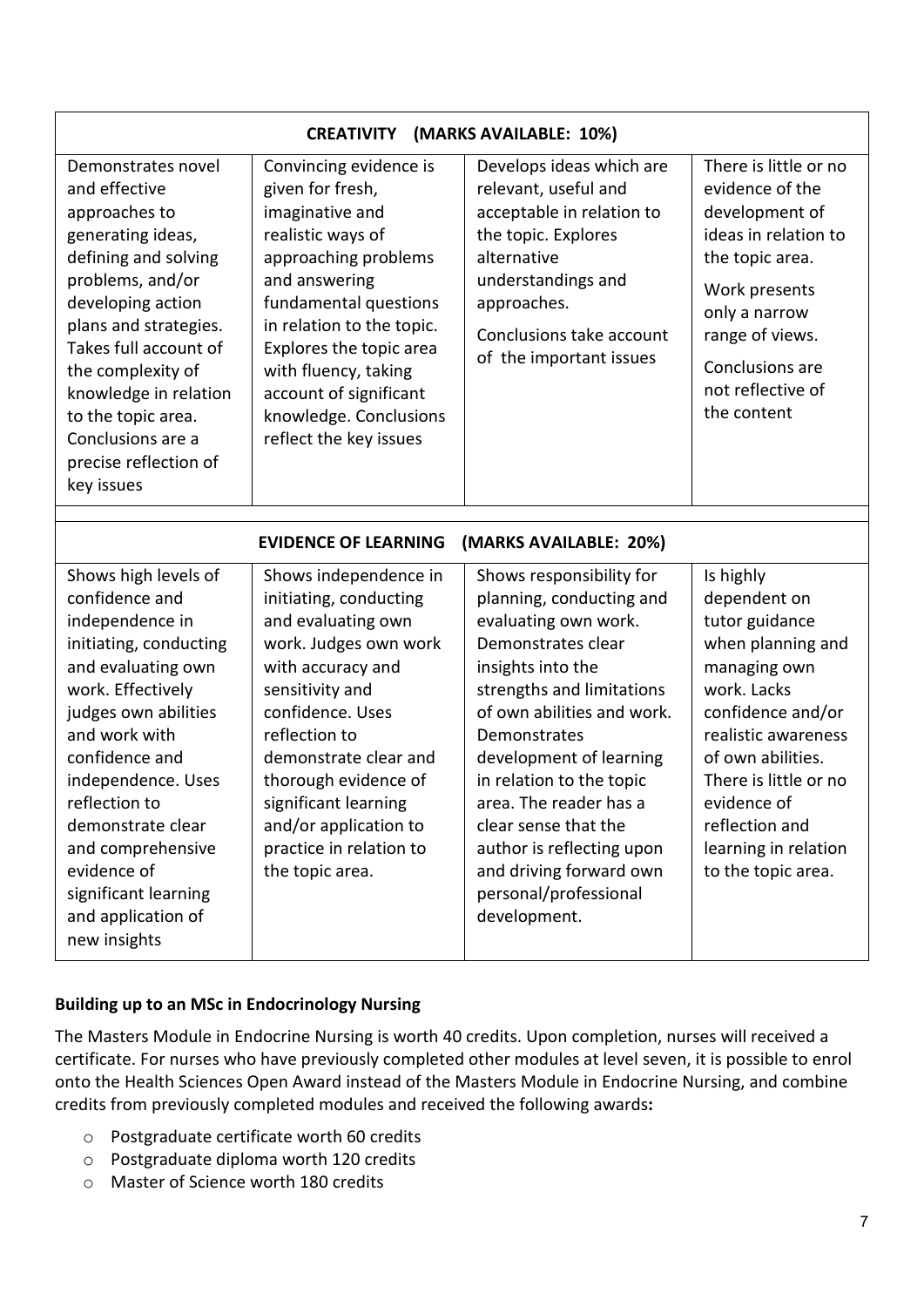Enrolling onto the Health Sciences Open Award will not affect funding, it will only change the level of qualification received on completion of the Masters Module in Endocrine Nursing.

Furthermore, students can complete additional modules once they complete the Masters Module in Endocrine Nursing to earn a higher qualification.

Modules that can be combined with the Masters Module in Endocrine nursing to earn a higher award currently include:

- o Coaching and Mentoring in Health and Social Care (on campus)
- o Community Engagement and Advocacy (distance learning)
- o Data Analysis and Interpretation (distance learning or on campus)
- o Epidemiology (distance learning or on campus)
- o Evidence-Based Practice (distance learning)
- o Health Promotion (distance learning or on campus)
- o Leadership in Health And Social Care (distance learning or on campus)
- o Mastering Professional Nursing Practice (distance learning)
- o Operational Management in Health and Social Care (on campus)
- o Organisational Research Management in Health and Social Care (on campus)
- o Planning and Managing Clinical Trials (distance learning)

To find out whether modules previously completed can be used towards a higher award contact the course tutor, Sally Bassett (sbassett@brookes.ac.uk)

### **Application process**

Candidates can register their interest in the module with the Society for Endocrinology by emailing [nurses@endocrinology.org](mailto:nurses@endocrinology.org) .Please note that nurses may self-fund or if funding is not available, can apply to be considered for a limited number of Society Scholarships

### **Registration process**

Once you have obtained funding or been awarded a Scholarship, you will apply directly to the Faculty of Health and Life Sciences using the application portal http://www.brookes.ac.uk/hls-direct-short-courses/

Before you apply you will need to have the following information to hand as these are critical parts of the application process:

- $\circ$  Your personal details including your email address (to register first and then apply)
- o Module Number **HESC7017 Work Based Learning**
- o For Scholarship nurses, Your Funder's email address [rachel.austin@endocrinology.org](mailto:rachel.austin@endocrinology.org) which should automatically populate when they select 'Society of Endocrinology' from the drop down menu.

Once you are enrolled, you can set up an Oxford Brookes email address that must be used for all university related correspondence. This is how the course tutor will keep in touch with you. The university will provide you with details on how to set up your email account and how to use the University's student platform, 'Moodle'. On Moodle you can access resources such as guidance on how to reference, critical thinking and your assignment details.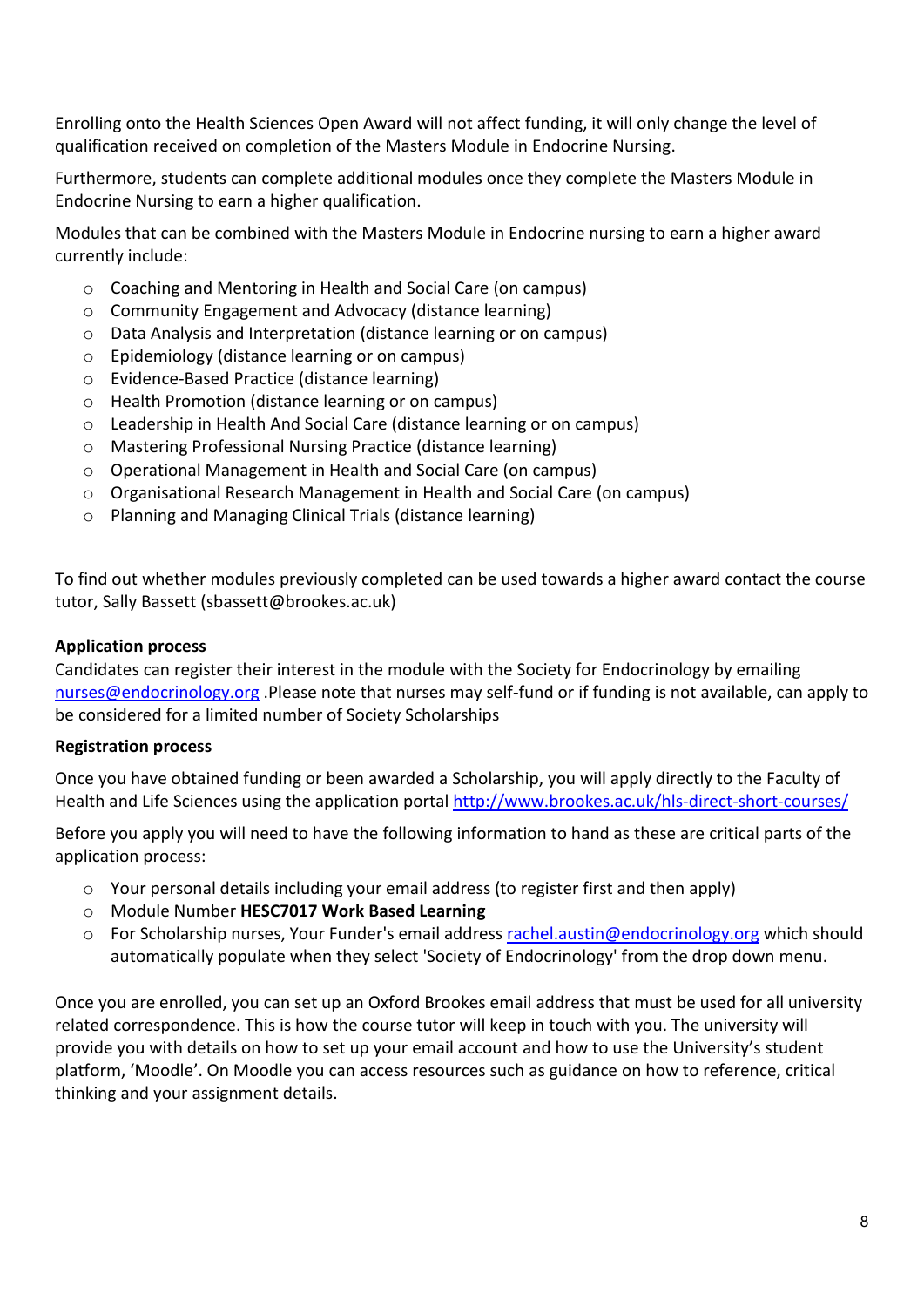# **Part 2: Resources**

### **Oxford Brookes University**

**The University offers many resources on learning strategies that will help you towards success including:**

### o **How to do a Literature review**

<https://www.brookes.ac.uk/students/academic-development/online-resources/literature-reviews/>

### o **Critical thinking**

<https://www.brookes.ac.uk/students/academic-development/online-resources/critical-thinking/>

### o **Health Sciences Open Award**

<https://www.brookes.ac.uk/courses/postgraduate/health-sciences-open-award/>

# o **Healthcare Continuing Professional Development**

<https://www.brookes.ac.uk/study/courses/professional-and-short-courses/healthcare-cpd/>

To access additional resources from the university visit [https://www.brookes.ac.uk/students/academic](https://www.brookes.ac.uk/students/academic-development/online-resources/)[development/online-resources/](https://www.brookes.ac.uk/students/academic-development/online-resources/) 

# **Society for Endocrinology**

### **The Society's Nurse Committee have put together a suggested reading list and other resources:**

The following is for guidance only and is in no way meant to be prescriptive. Some suggested readings have been included to help you with reflective practice.

Bulman C & Schutz S (eds.) (2013) *Reflective Practice in Nursing*, 5th edn. London: Wiley-Blackwell.

Chinn P & Kramer MK (2014) *Knowledge Development in Nursing: Theory and Process* 9th Edition. St Louis: Elsevier Mosby.

Cook V Daly C et al (2014) *Work-Based Learning in Clinical Settings: Insights from Socio-Cultural Perspectives*. Oxford: Radcliffe.

Howatson-Jones, L. (2016) *Reflective Practice in Nursing* (Transforming Nursing Practice Series) Exeter: Learning Matters.

Johns C 2005 *Transforming Nursing Through Reflective Practice*. 2nd ed. Oxford, Blackwell Publishing Lobiondo-Wood G & Haber J (2013) *Nursing Research. Methods and Critical Appraisal for Evidence-Based*  Practice. 8<sup>th</sup> edn St Louis. Mosby.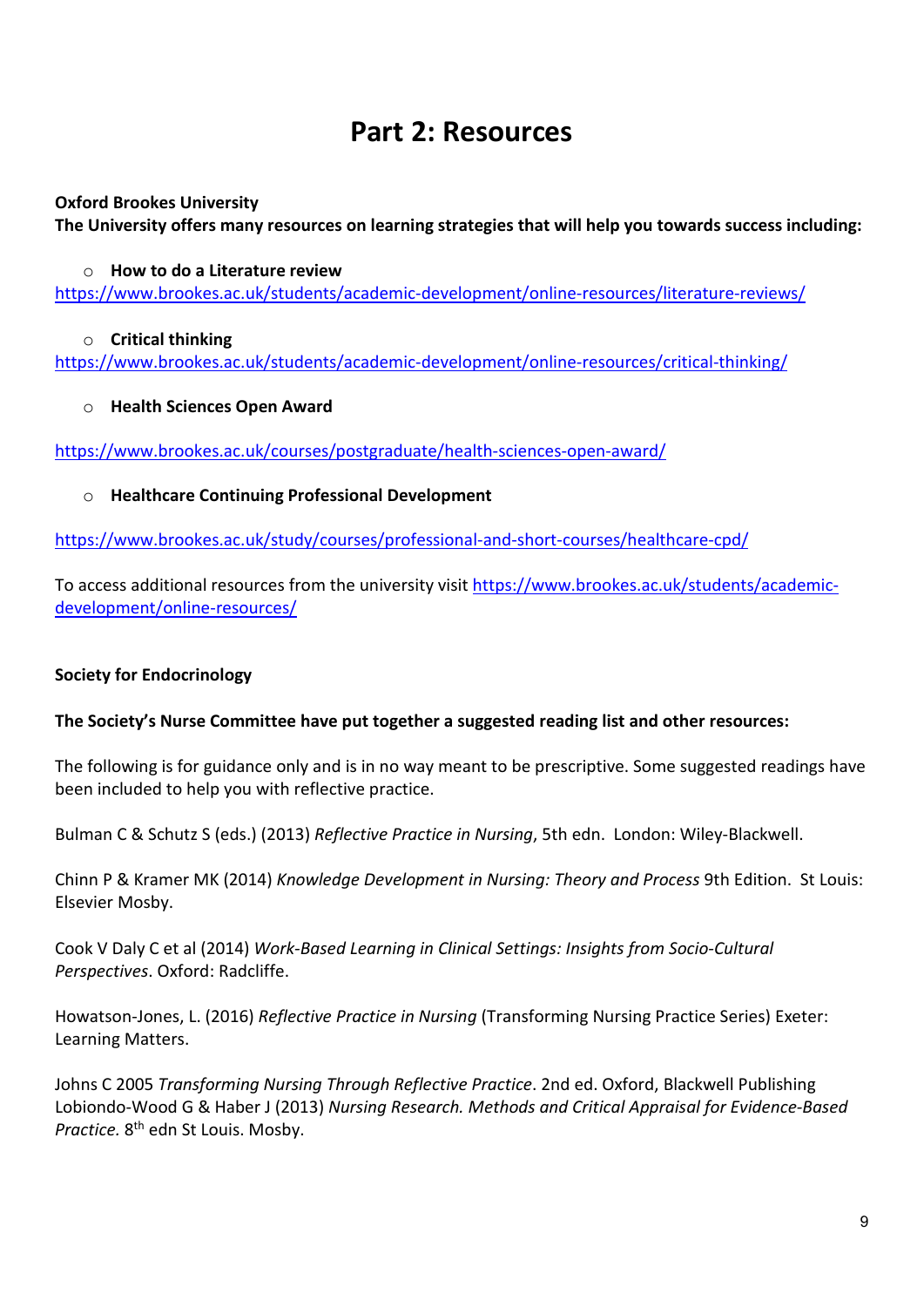Rolfe G, Freshwater D & Jasper M 2001 *Critical Reflection for Nursing and the Helping Professions. A User's Guide.* Hampshire. Palgrave Macmillan.

Taylor B 2005 *Reflective Practice: A Guide for Nurses and Midwives*. 2nd edn. Buckingham: Open University Press.

White S, Fook J & Gardner F 2006 *Critical Reflection in Health and Social Care.* Maidenhead: Open University Press.

**Examples of suggested categories of evidence**

| <b>Thread</b>                                         | <b>Example of suggested evidence</b>                                                                                                                                      |  |
|-------------------------------------------------------|---------------------------------------------------------------------------------------------------------------------------------------------------------------------------|--|
|                                                       | Brief outline summarising current role and how it<br>may have changed                                                                                                     |  |
| <b>Current role/Scope of practice</b>                 | Scope of practice:<br>e.g. dynamic function tests, nurse-led clinics,<br>Inpatient visits, home visits, prescribing, research<br>involvement, training (who to/how often) |  |
|                                                       | Evidence could include documentation of example<br>clinic letters, protocols, lesson plans, hand-outs<br>etc.                                                             |  |
| Service development                                   | Business plans, aims, audits, patient leaflets, clinics<br>developed, user group involvement                                                                              |  |
| <b>Education</b>                                      | Evidence of attendance and certificates; copies of                                                                                                                        |  |
| Endocrine courses and study days; Conferences;        | programmes; reflective accounts (what did you                                                                                                                             |  |
| Degree programmes;                                    | gain? did it change or confirm your practice?);                                                                                                                           |  |
| other relevant courses e.g. prescribing, counselling, | educational aims e.g. working towards a degree or                                                                                                                         |  |
| teaching courses                                      | other course                                                                                                                                                              |  |
| <b>Personal development</b>                           | Published articles, presentations at conferences                                                                                                                          |  |
|                                                       | and other study days, steering group meetings,                                                                                                                            |  |
|                                                       | nurse advisory boards, committees                                                                                                                                         |  |
| <b>Future</b>                                         | Potential areas for development within role,                                                                                                                              |  |
|                                                       | personal aims                                                                                                                                                             |  |

# **Additional resources from the Society for Endocrinology**

- o How to Guidance: [https://www.endocrinology.org/members/library/society-for](https://www.endocrinology.org/members/library/society-for-endocrinology/resource-hub/resource-repository/nursing/how-to-guidance-documents/)[endocrinology/resource-hub/resource-repository/nursing/how-to-guidance-documents/](https://www.endocrinology.org/members/library/society-for-endocrinology/resource-hub/resource-repository/nursing/how-to-guidance-documents/)
- o Find information about the [Society's events,](https://www.endocrinology.org/events/) such as SfE BES and Endocrine Nurse Update.
- o Watch the [Endocrine Nurse Skills](https://www.endocrinology.org/events/endocrine-nurse-skills-webinars/) and [Clinical Skills](https://www.endocrinology.org/events/clinical-skills-webinars/) webinar series on demand in the [Members'](https://www.endocrinology.org/members/)  [Area.](https://www.endocrinology.org/members/)
- o Access nurse career resources at https://www.endocrinology.org/careers/career-resources-forendocrine-nurses/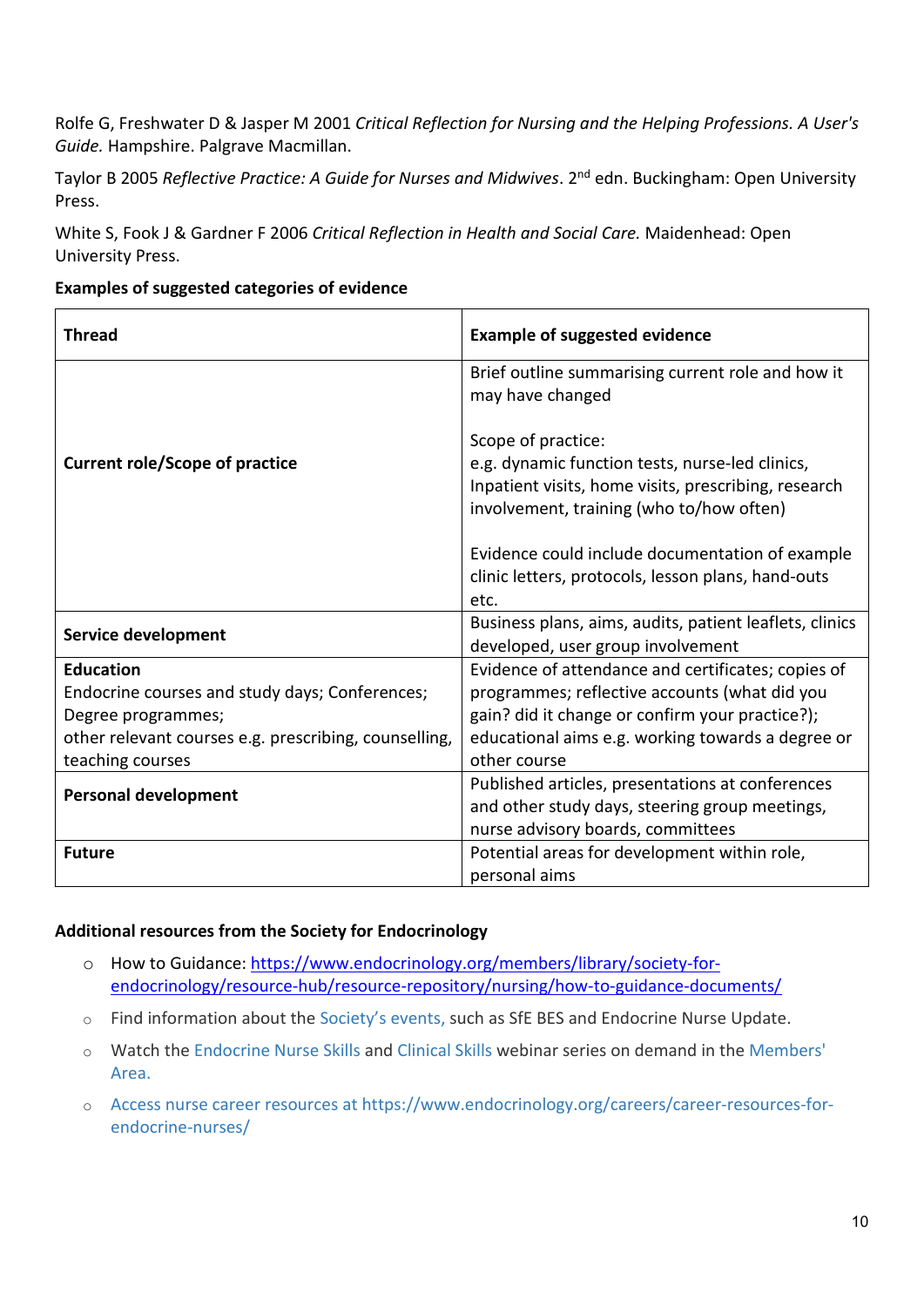**Reflective models**

**Reflective model A – Gibbs**



Gibbs G 1988 *Learning by doing: A guide to teaching and learning methods*. Oxford Further Education Unit, Oxford.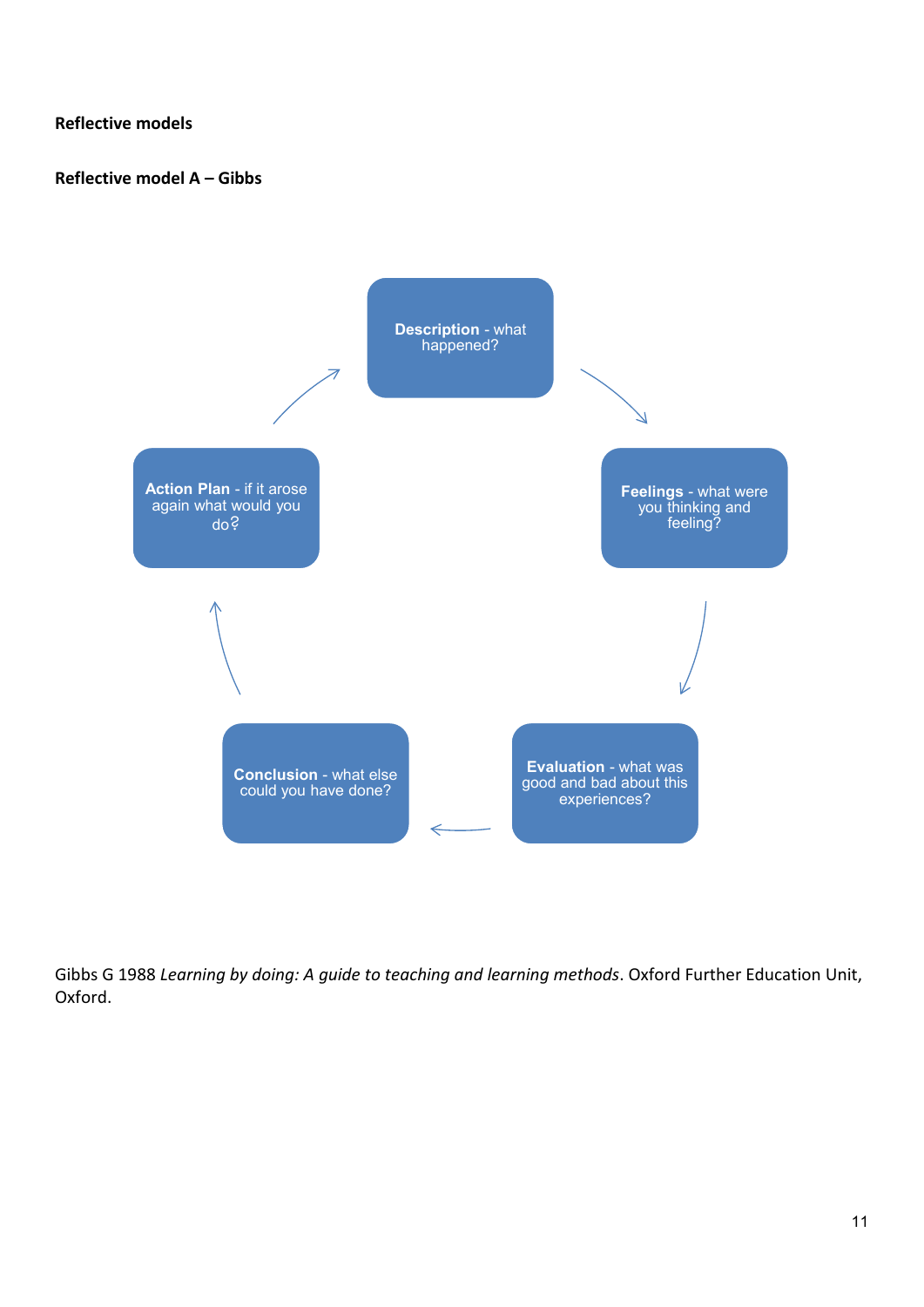#### **Reflective model B – Johns**



Johns C 1995 The value of reflective practice for nursing. *Journal of Clinical Nursing* **4** 23-30.